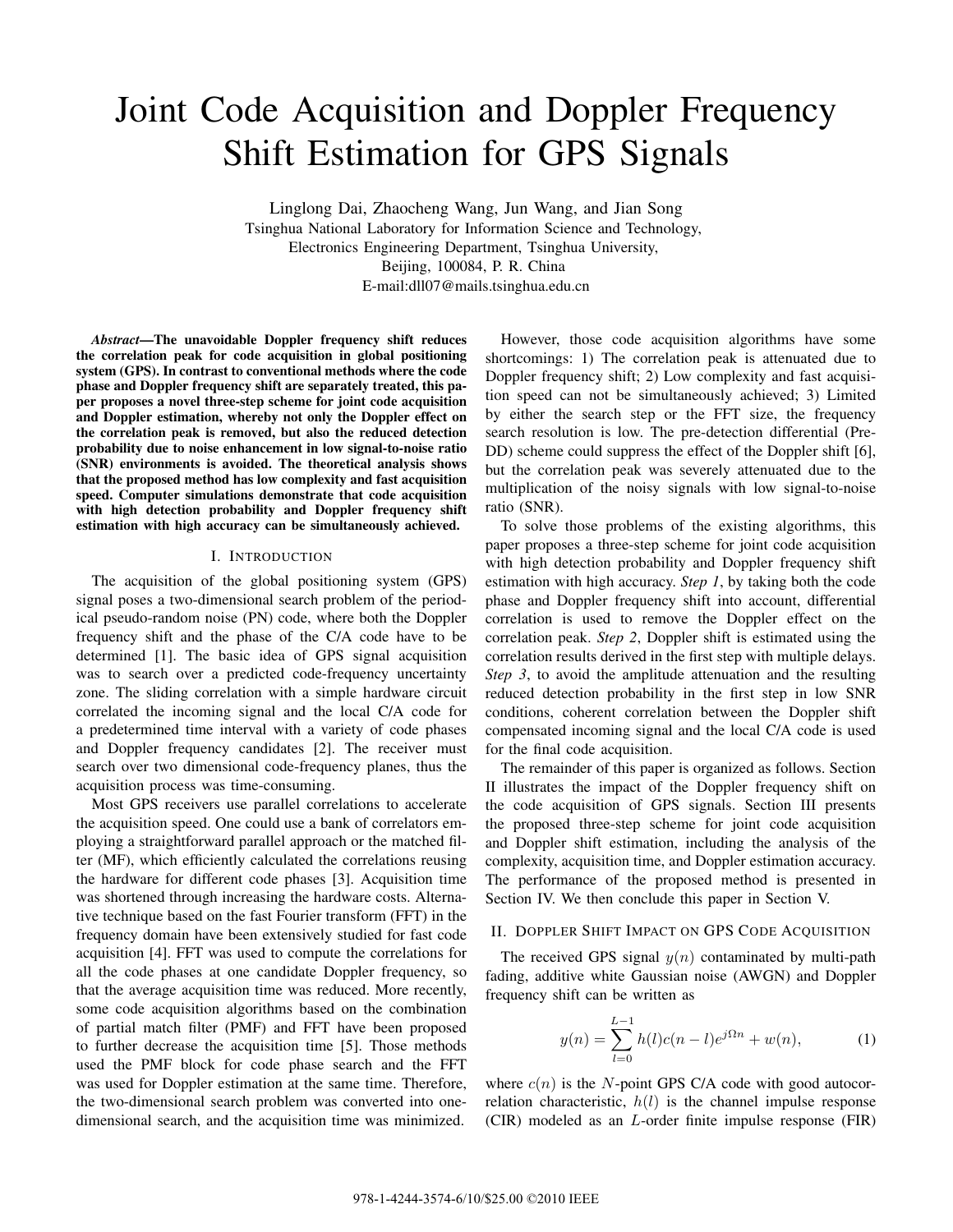filter,  $\Omega$  is the Doppler frequency shift  $\Delta f$  normalized by the C/A code duration  $T (\Omega = 2\pi \Delta f T/N)$ , and  $w(n)$  is the complex Gaussian noise with zero mean and variance of  $\sigma^2$ . The conventional code acquisition methods are based on the correlation between the received signal  $y(n)$  and the local C/A code  $c(n)$ , i.e.,

$$
R_{yc}(k) = \sum_{n=0}^{N-1} y(n+k)c^{*}(n)
$$
  
= 
$$
\sum_{n=0}^{N-1} \sum_{l=0}^{L-1} h(l)c(n+k-l)c^{*}(n)e^{j\Omega(n+k)} + w'(n)
$$
  
= 
$$
\begin{cases} h(k) \sum_{n=0}^{N-1} |c(n)|^{2} e^{j\Omega(n+k)} + w'(n) & k = l \\ w'(n) & k \neq l \end{cases}
$$
 (2)

where  $(\cdot)^*$  denotes the complex conjugation,  $w'(n)$  is the noise<br>term and the ideal autocorrelation of the C/A code is assumed term, and the ideal autocorrelation of the C/A code is assumed. If the first path of the CIR is the strongest, in the presence of Doppler frequency shift  $\Omega$ , the maximum correlation peak becomes

$$
R_{yc}(0) = h(0) \sum_{n=0}^{N-1} |c(n)|^2 e^{j\Omega n}
$$
  
=  $h(0) \frac{\sin(\Omega N/2)}{\sin(\Omega/2)} \cdot e^{-j\Omega \frac{N-1}{2}}$  (3)  
=  $Nh(0) \sin c(\Delta fT) \cdot e^{-j\Omega \frac{N-1}{2}},$ 

where the noise term  $w'(n)$  is ignored for simplicity.<br>As shown in (3) the negative impacts of the

As shown in (3), the negative impacts of the Doppler frequency shift  $\Omega$  on the correlation output are twofold. Firstly, a constant phase rotation  $\Omega(N-1)/2$  is introduced. Secondly, the power of the correlation peak falls off according to a sinc-squared function. In the worst case, the amplitude of the correlation peak  $|R_{\nu c}(0)|$  would be attenuated to zero if  $\Omega = 2m/N$ , where m is an arbitrary integer except zero. Code acquisition is impossible in this case.

# III. JOINT CODE ACQUISITION AND DOPPLER ESTIMATION FOR GPS SIGNALS

In this section, a novel algorithm for joint code acquisition and Doppler estimation is proposed at first. Then the analysis of the computational complexity, the acquisition time, and the Doppler estimation accuracy are presented in the sequel.

# *A. Joint Code Acquisition and Doppler Estimation*

A novel three-step scheme of joint code acquisition and Doppler frequency shift estimation is proposed for GPS signals:

- 1) *Step 1*: D-lag differential correlation;
- 2) *Step 2*: Doppler estimation based on multiple delays;
- 3) *Step 3*: Coherent correlation.

The following parts describe those three steps in detail. In *Step 1*, unlike conventional methods where the correlation is directly applied to the local C/A code and received signal,

we use the D-lag differential sequence for both the local C/A code and received signal for correlation.

The D-lag differential sequence of the received signal is presented as

$$
y_D(n) = y^*(n)y(n+D)
$$
  
=  $[c(n)e^{j\Omega n} + w(n)]^* [c(n+D)e^{j\Omega(n+D)} + w(n+D)]$   
=  $c^*(n)c(n+D)e^{j\Omega D} + w''(n)$ , (4)

where the channel is assumed to be AWGN, and  $w''(n)$ is the noise term. Then the correlation between  $y_D(n)$  and corresponding D-lag differential sequence of the local C/A code  $c_D(n) = c^*(n)c(n+D)$  yields to the D-lag differential correlation

$$
R_D(i) = \sum_{n=0}^{N-1} c_D^*(n) \cdot y_D(n+i)
$$
  
\n
$$
\approx e^{j\Omega D} \sum_{n=0}^{N-1} [c(n)c^*(n+i)][c^*(n+D)c(n+D+i)].
$$
\n(5)

When the local C/A code is aligned with the received code, the maximum correlation peak is achieved

$$
|R_D(0)| = \left| e^{j\Omega D} \sum_{n=0}^{N-1} |c(n)|^2 \cdot |c(n+D)|^2 \right| = N. \quad (6)
$$

Comparing the correlation peaks in (3) and (6), it is clear that the negative impact of the Doppler frequency shift  $\Omega$  on the amplitude of the correlation peak has been removed.

However, just like the Pre-DD scheme in [6], the multiplication of the noisy incoming signals with low SNR in (4) would result in severe power loss and consequently the reduced detection probability for code acquisition. This problem can be solved by the following two steps.

After confirming the correlation peak via *Step 1*, the Doppler frequency shift  $\Omega$  can be directly estimated as

$$
\widehat{\Omega} = \frac{\arg\left[R_D(0)\right]}{D},\tag{7}
$$

where  $arg(z)$  is the angle of complex-valued z. The Doppler estimation in (7) is only based on single delay. To improve the accuracy, the Doppler estimation in *Step 2* can be realized by using multiple delays

$$
\widehat{\Omega} = \frac{1}{d+1} \sum_{D=D_{\text{max}}-d}^{D_{\text{max}}} \frac{\arg [R_D(0)]}{D},
$$
\n(8)

where  $D_{\text{max}}$  is the maximum of the multiple delays within the range  $[D_{\text{max}} - d, D_{\text{max}}]$ , d determines the number of delays. If  $d = 0$ , the multiple delays based estimation is simplified to be based on single delay. Just like the direct FFT based acquisition algorithms to reduce the complexity of computing the correlation [4], the whole sequence of  $\{R_D(i)\}_{i=0}^{N-1}$  in (5)<br>can be realized by *M*-point EFT/IEET  $(M - 2N + 2)$  for can be realized by M-point FFT/IFFT  $(M = 2N + 2)$  for higher computational efficiency.

*Step 3* correlates the Doppler frequency shift compensated incoming signal  $\hat{y}(n)$  with the local C/A code  $c(n)$  for the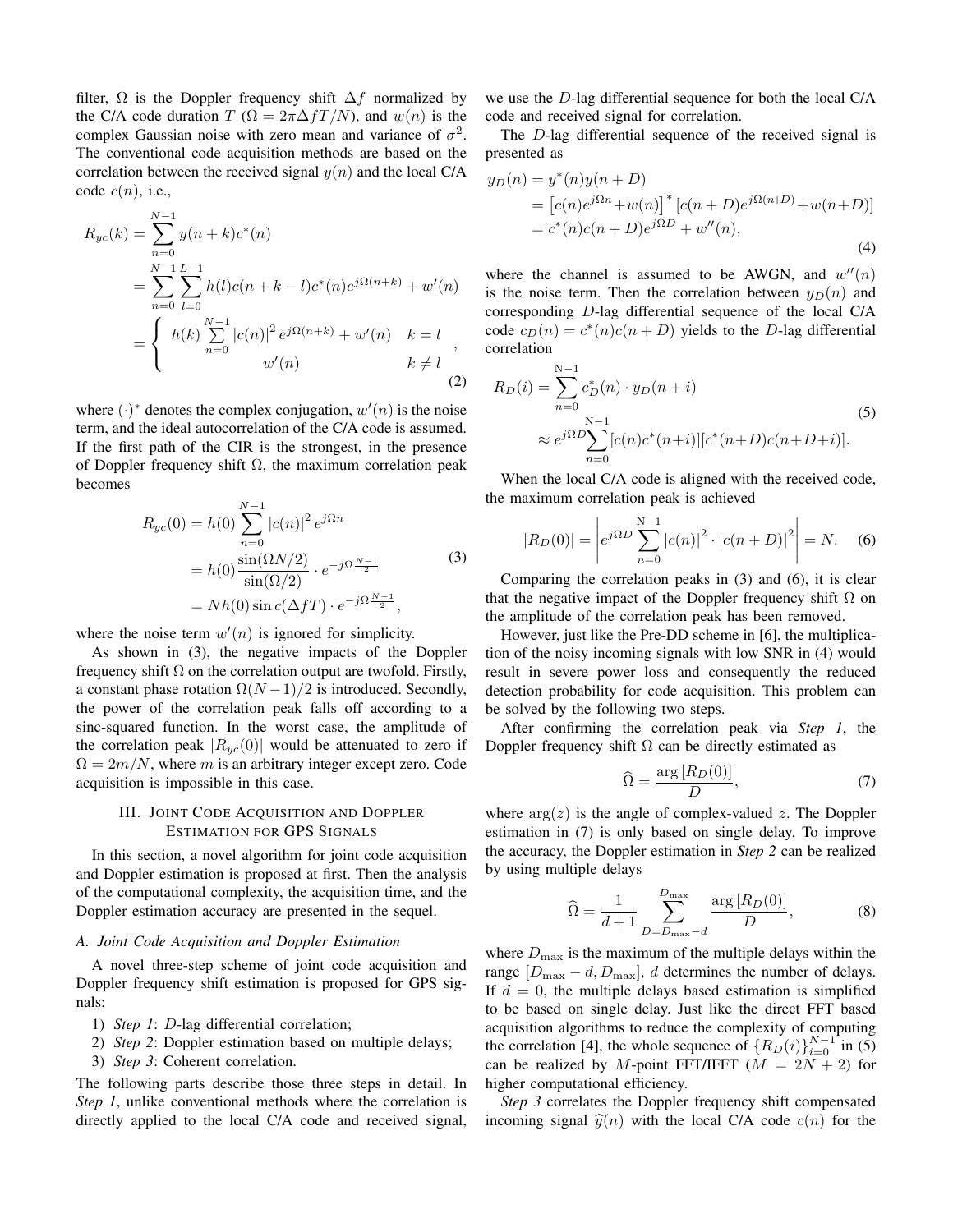final code acquisition, whereby the power loss due to the noise enhancement problem can be avoided

$$
R_{\hat{y}c}(0) = \sum_{n=0}^{N-1} \hat{y}(n)c^*(n) = \sum_{n=0}^{N-1} y(n)e^{-j\hat{\Omega}n}c^*(n).
$$
 (9)

If the Doppler estimation is accurate enough, i.e.,  $\Omega = \Omega$ , the coherent correlation in (9) would also lead to  $R_{\odot}$  (0) – N coherent correlation in (9) would also lead to  $R_{\hat{y}c}(0) = N$ .

#### *B. Computational Complexity and Acquisition Time*

The sliding correlation based method generates the correlation outputs between the local C/A code holding  $N$  different code phases and the received signal, at the end of every  $N$  chips [2]. So its computational complexity in terms of times of multiplication is  $O_1 = N^2$ . In addition, since the correlation is not immune to the Doppler frequency shift, the Doppler search is required in the range of Doppler frequency uncertainty  $[-f_{\text{max}}, +f_{\text{max}}]$ , with the serial Doppler search step of  $f_d$ . Therefore, the maximum acquisition time over the two-dimensional code-frequency planes is  $T_1 \stackrel{\Delta}{=} T_{\text{max}} =$ <br>(2.4 \end{f} \times \taughtarra) f = 1.4 \taughtarra  $M = 2f$  \taughtarra) f is the number  $(2f_{\text{max}}/f_d)NT = MNT$ , where  $M = 2f_{\text{max}}/f_d$  is the number of Doppler frequency trial.

The MF based correlation can produce the correlation output at the speed of every chip with the increase of hardware complexity due to the adoption of high-order MF [3]. It also needs  $N^2$  times of multiplication but the acquisition time is shortened by N times. So its complexity is  $O_2 = O_1 = N^2$ and the acquisition time is  $T_2 = T_1/N = MT$ .

The direct FFT based method [4] makes use of the complexity-saving algorithm of  $M$ -point FFT/IFFT to realize the calculation of correlation, where  $M = 2N + 2$ . However, the Doppler search is still required. Therefore, its complexity is  $O_3 = 3 \times (M/2) \log_2 M + M = 3(N+1) \log_2 (N+1) +$  $5(N + 1)$ , and the acquisition time is  $T_3 = T_2 = MT$ .

It is found that the correlation peaks of all the above three types of methods are greatly influenced by the Doppler shift, leading to the fact that the serial search for Doppler frequency shift is indispensable for those methods. However, the PMF-FFT based algorithms [5] apply FFT to the partial correlation outputs coming from PMFs to alleviate the impact of Doppler frequency shift on the correlation peak, and the coarse frequency estimation can be simultaneously achieved by selecting the maximum output of FFT, so that the serial Doppler search is avoided. If the correlation is divided into P partial correlations implemented by  $P$  parallel PMFs, and then P-point FFT is applied, its acquisition complexity would be  $O_4 = [(P/2) \log_2 P + P(N/P)] N = N(P/2) \log_2 P + N^2.$ Its acquisition time is reduced by  $M$  times due to the avoidance of serial Doppler shift search. That is  $T_4 = T_3/M = T$ .

For the proposed joint code acquisition and Doppler estimation algorithm in this paper, the complexity of the FFT process for single delay based correlation is the same as that for the direct FFT based method. Therefore, its complexity is  $O_5 = 3N + O_3 = 3(N + 1) \log_2(N + 1) + 8N + 5$ . Its acquisition time is the same as that of the PMF-FFT based

TABLE I PERFORMANCE COMPARISON OF THE PROPOSED ALGORITHM AND OTHER FOUR TYPES OF THE STATE-OF-THE-ART METHODS.

| Algorithm           | Computational              | Acquisition |
|---------------------|----------------------------|-------------|
|                     |                            |             |
|                     | Complexity                 | Time        |
| Sliding correlation | $N^2$                      | MNT         |
| MF based            | $N^2$                      | MT          |
| Direct FFT based    | $3(N+1)\log_2(N+1)+5(N+1)$ | MT          |
| PMF-FFT based       | $N(P/2) \log_2 P + N^2$    | T           |
| Proposed            | $3(N+1)\log_2(N+1)+8N+5$   | T           |
|                     |                            |             |

methods, since the Doppler estimation in (8) can be directly achieved from the FFT outputs, So  $T_5 = T_4 = T$ .

In summary, the comparison of the computational complexity and acquisition time between the proposed method and other four types of existing methods is listed in Table I.

It is clear that for the four types of existing algorithms, the direct FFT based one has the lowest complexity and the PMF-FFT based one has the fastest acquisition speed. However, low complexity and fast acquisition speed can not be simultaneously achieved. On the other hand, the proposed method has the smallest acquisition time of  $T$ , while its complexity is only slightly higher than the direct FFT based method. Therefore, low complexity and fast acquisition speed could be simultaneously achieved by the proposed three-step scheme.

## *C. Doppler Estimation Accuracy*

The Doppler estimation accuracy is limited by the serial Doppler search step  $f_d$  for the three types of traditional algorithms based on sliding correlation, MF and direct FFT, because the correlation peaks of those three methods are all attenuated by the Doppler shift. The typical serial search step of the Doppler frequency shift is configured as 500 Hz.

As for the direct FFT based algorithm, the Doppler estimation can also be achieved in the frequency domain after code phase is aligned, according to the following time-frequency property of FFT

$$
c(n)e^{j\Omega n} = c(n)e^{j\frac{2\pi}{N}n\cdot(\Omega\frac{N}{2\pi})} = IFFT\left[X((k-\Omega\frac{N}{2\pi}))_N\right],
$$
\n(10)

where  $X(k) = FFT [c(n)]$ , and  $((*)_N$  means the cyclic shift with the period of N samples.  $\Omega(N/2\pi)$  in (10) must be an integer for Doppler estimation, so the frequency resolution is  $\Delta f = 1/T$ . For GPS signal,  $\Delta f$  equals to 1 kHz.

The Doppler estimation resolution for PMF-FFT based algorithm also equals to  $1/T$ . On the other hand, the resolution can be improved by interpolation of the FFT output in the frequency domain to several hundreds of Hertz [5].

The proposed Doppler estimation based on multiple delays in (8) can be interpreted as an averaged version of the Kay estimator [7]. The theoretical variance of the estimates in the moderately high SNR regions has been derived as [8]

$$
\text{var}(\widehat{\Omega}) = \frac{1}{\gamma D_{\text{max}}(N - D_{\text{max}})^2},\tag{11}
$$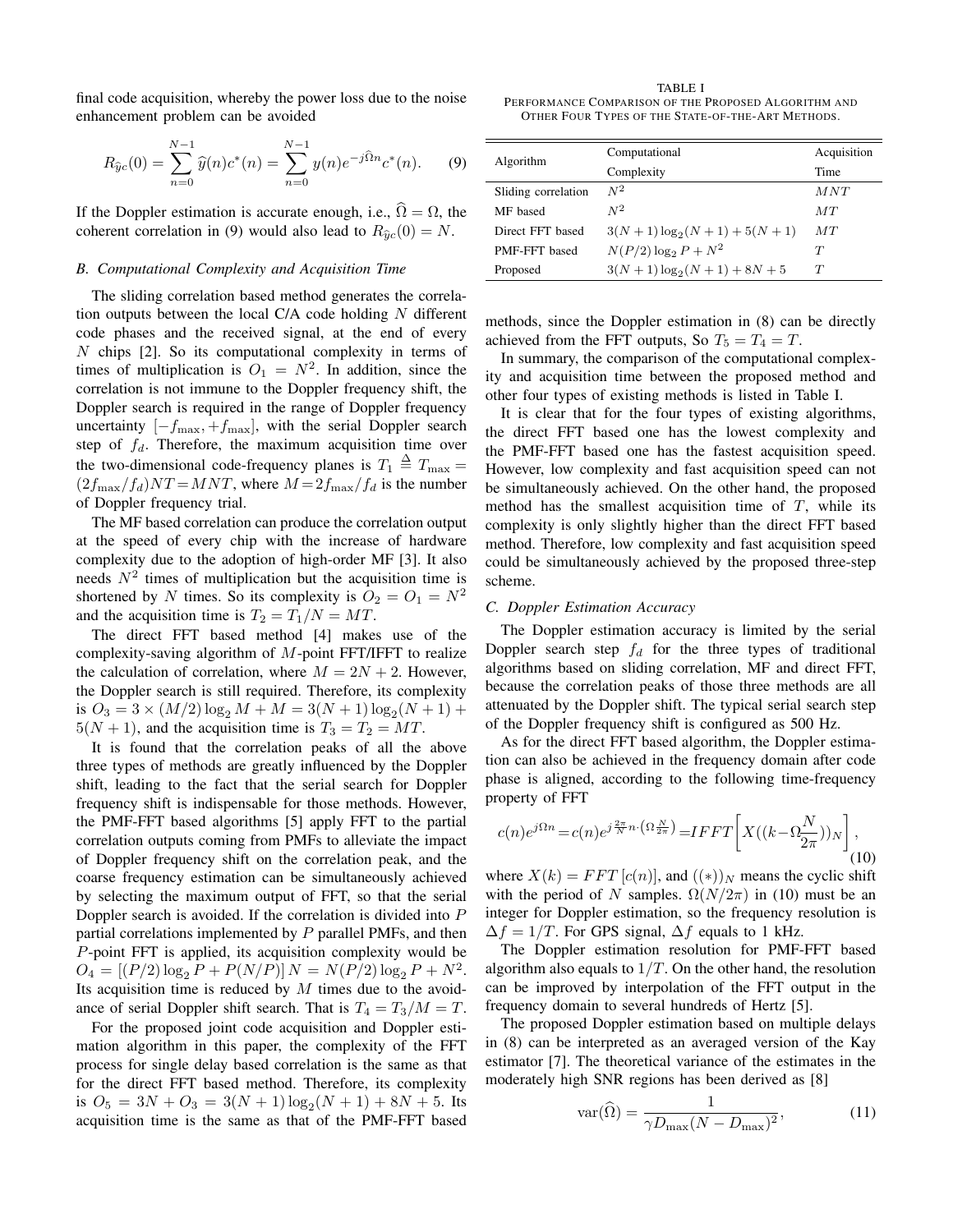where  $\gamma \stackrel{\Delta}{=} 1/2\sigma^2$  is the SNR.<br>The Doppler estimation acc

The Doppler estimation accuracy of the proposed method can be evaluated by the root mean square error (RMSE) of the Doppler estimates, which is defined as

$$
RMSE(\Omega) = \sqrt{\frac{1}{K} \sum_{k=1}^{K} (\hat{\Omega}_k - \Omega)^2},
$$
 (12)

where  $\Omega_k$  is the estimates of the normalized Doppler frequency<br>shift  $\Omega$  and K is the total number of the observation of  $\widehat{Q}_k$ . shift  $\Omega$ , and K is the total number of the observation of  $\widehat{\Omega}_k$ .<br>The computer simulation in Section IV will demonstrate that

The computer simulation in Section IV will demonstrate that the Doppler estimation accuracy of the proposed algorithm is the best among those five types of methods mentioned above.

### *D. The Selection of Delay*

The theoretical estimation accuracy of the proposed scheme expressed in (11) indicates that the RMSE of the Doppler estimation is neither decided by the serial search step nor the FFT size, but is inversely proportional to the delay  $D_{\text{max}}$ if  $D_{\text{max}} < N/3$ . However, the phase unwrapping in (8) determines the Doppler estimation range of the proposed algorithm, which reads

$$
\Delta f \in \left(-\frac{N}{2TD_{\text{max}}}, \frac{N}{2TD_{\text{max}}}\right].
$$
\nThe Doppler frequency uncertainty region for GPS receiver

without almanac information is  $[-f_{\text{max}}, f_{\text{max}}]$ , where  $f_{\text{max}}$ is typically 10 kHz [9], so the maximum possible candidate delay  $D_{\text{max}}$  should be

$$
D_{\text{max}} = \frac{N}{2T f_{\text{max}}}.\tag{14}
$$

We select  $D_{\text{max}} = 50$  for general GPS receiver to reserve<br>ittle margin for the Doppler estimation range. This number a little margin for the Doppler estimation range. This number can be configured according to the practical requirements of Doppler estimation accuracy and computational complexity.

In addition, the estimation range can be maximized to be  $(-N/2T, N/2T]$  if we set  $D_{\text{max}} = 1$  and  $d = 0$  in (8), or the differential correlation between adjacent elements of  ${R_D(0)}_{D=D_{\text{max}}-d}^{D_{\text{max}}}$  is applied for Doppler estimation. How-<br>ever large *d* leads to bigh computational complexity ever, large d leads to high computational complexity.

#### IV. SIMULATION RESULTS AND DISCUSSIONS

Simulations are carried out to evaluate the performance of the proposed joint code acquisition and Doppler estimation scheme. The main simulation parameters are configured as: 1) The C/A code with the length of  $N = 1023$ ; 2) The chip rate of the C/A code is  $R_c = 1.023$  Mc/s; 3) Both AWGN channel and two ITU-R defined multi-path channels called Vehicular A and Vehicular B [10] are used for simulation.

Fig. 1 compares the detection probability of the proposed algorithm with the PMF-FFT [5] and Pre-DD [6] based methods under AWGN channel with the Doppler shift of 1 kHz. The detection threshold is configured to guarantee the false alarm probability (FAP) is smaller than  $10^{-3}$ . It is shown that the detection probability of the proposed algorithm approaches 100% when SNR is above -5 dB, while it remains constant 0%



Fig. 1. Detection probability under AWGN channel with the Doppler frequency shift of 1 kHz.



Fig. 2. Estimation accuracy of the Doppler frequency shift under AWGN channel when different delays are applied for the proposed algorithm.

for the PMF-FFT based method over the whole SNR range for simulation. The reason is that the correlation peak of the PMF-FFT based method is greatly attenuated due to the presence of Doppler shift, which has no impact on the proposed algorithm for relatively high SNR. Compared with the Pre-DD algorithm, obvious SNR gain can be achieved by the proposed scheme, where the power loss due to multiplication of the noisy signal with low SNR is avoided by the Doppler shift compensated incoming signal in *Step 3*.

Fig. 2 compares the estimation accuracy of the Doppler frequency shift of 2.5 kHz under AWGN channel when different